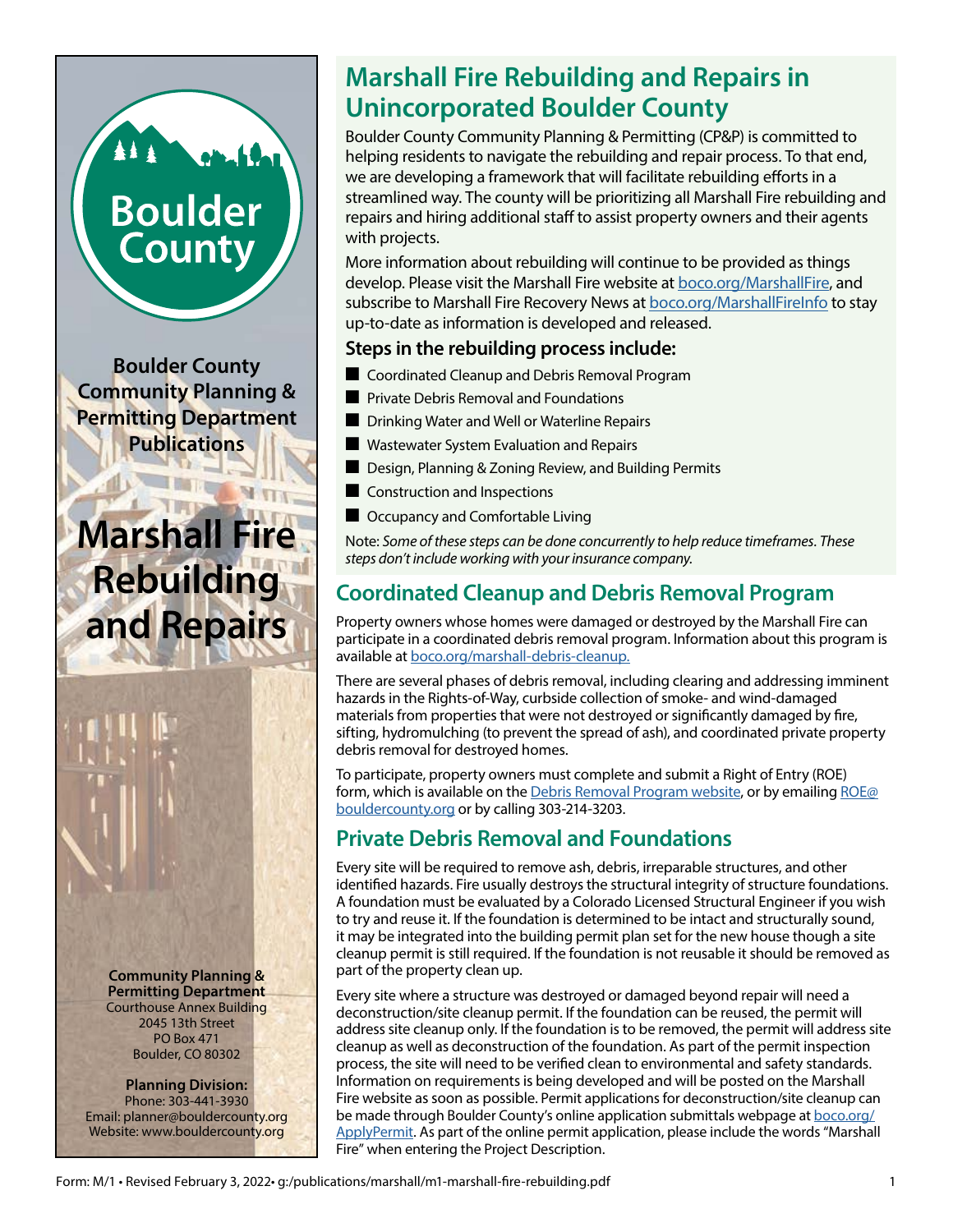### **Drinking Water and Well or Waterline Repairs**

Potable water in unincorporated Boulder County often flows from a private onsite well. Ensuring well water has been accurately tested for contaminates after the Marshall Fire remains critically important for homeowner safety and the broader community's public health.

As a first step, the County recommends that residents who receive water from a private onsite well visually inspect the wellhead and other components of the water system for damage, including melted wiring for pumps and the wellhead. If the wellhead has been damaged, temporarily cap or cover the well with a 5-gallon bucket to prevent contaminants from entering the well and contact an appropriate contractor to repair the damage and test the water.

Property owners should have private well water tested for bacteria, volatile organic compounds (VOC's) and Semi-volatile Organic Compounds (SVOC's), and heavy metals. Water lines should be thoroughly flushed and water filters in the house should be changed.

Local public health officials are working with partners to identify support for well testing and are finalizing guidance for property owners on well risk, which will include specific guidance and resources.

If your water does not come from a private well, it may be provided by a local municipality, water district, or community water system. For example, portions of Apollo Estates, Benchmark Estates, Panorama Park and Paragon Estates are included in the East Boulder County Water District, the South Vale subdivision has a community water system, and the City of Lafayette or City of Louisville may provide water in Spanish Hills. If water is supplied by a water service provider, please contact them directly. The status of connections and the system should be evaluated, and any necessary repairs made, prior to or in tandem with rebuilding.

Residents who have questions or concerns about water wells or water quality can email Boulder County Public Health at [healthows@bouldercounty.org](mailto:healthows@bouldercounty.org) or call 303-441-1564.

#### **Drinking Water Resources:**

- Water Testing: [bouldercounty.org/safety/fire/wells-and-wastewater-after-a-fire](https://www.bouldercounty.org/environment/water/water-testing/ )
- Q Wells & Wastewater After a Fire: [bouldercounty.org/safety/fire/wells-and-wastewater-after-a-fire](https://www.bouldercounty.org/safety/fire/wells-and-wastewater-after-a-fire/  )
- Guidance for Property Owners Impacted by Wildfires with Homes Served by Wells & Onsite Wastewater Treatment Systems: [https://assets.bouldercounty.org/wp-content/uploads/2020/10/guidance-for-property-owners-impacted-by-wildfires-with](https://assets.bouldercounty.org/wp-content/uploads/2020/10/guidance-for-property-owners-impacted-by)[homes-served-by-wells-and-owts.pdf](https://assets.bouldercounty.org/wp-content/uploads/2020/10/guidance-for-property-owners-impacted-by)
- Licensed well contractors: <https://assets.bouldercounty.org/wp-content/uploads/2020/10/contractors-by-city.pdf>

#### **Wastewater System Evaluation and Repairs**

The status of wastewater systems and connections should be evaluated, and any necessary repairs made, prior to or in tandem with rebuilding. Property owners who think their septic system may have been damaged should have a licensed professional inspect the system. If the septic tank and/or soil treatment area (leach field) was not damaged it could be reused if the property is redeveloped. Sewer lines should be capped until ready to be reconnected. Property owners should consider having the septic tank pumped as part of property clean up.

If the property will not be redeveloped, the septic tank should be properly abandoned.

#### **Wastewater Resources:**

- **[SepticSmart Program](https://www.bouldercounty.org/environment/water/septicsmart/)**
- [SepticSmart: Check Septic Records](https://www.bouldercounty.org/environment/water/septicsmart/check-septic-records/)
- **[SepticSmart Licensed Professionals & Resources](https://www.bouldercounty.org/environment/water/septicsmart/licensed-professionals/)**